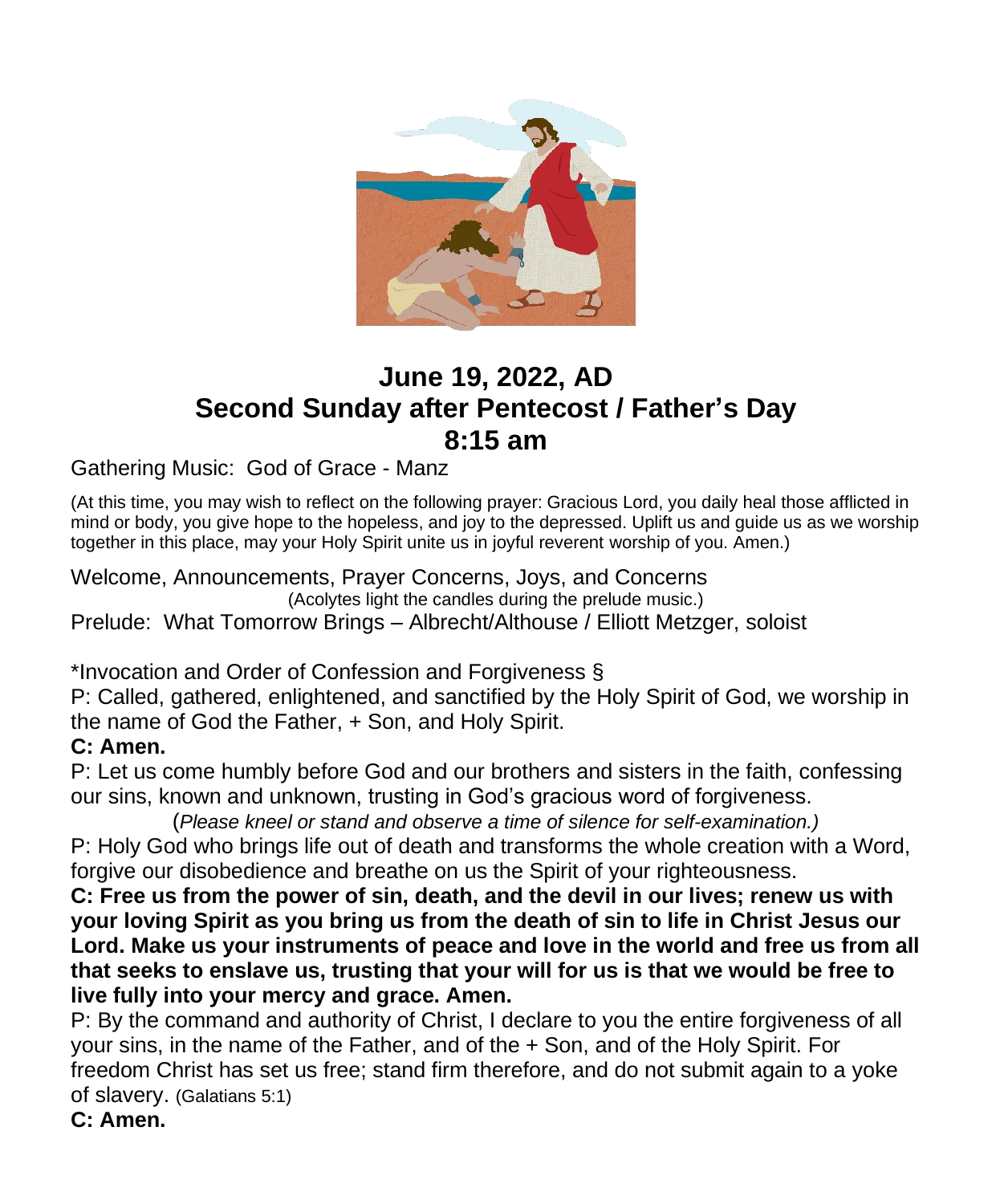# \*Opening Hymn:<br>God of Our Fathers

## 567



Text: Daniel C. Roberts, 1841-1907, alt.<br>Tune: George W. Warren, 1828-1902

NATIONAL HYMN 10 10 10 10

Public Domain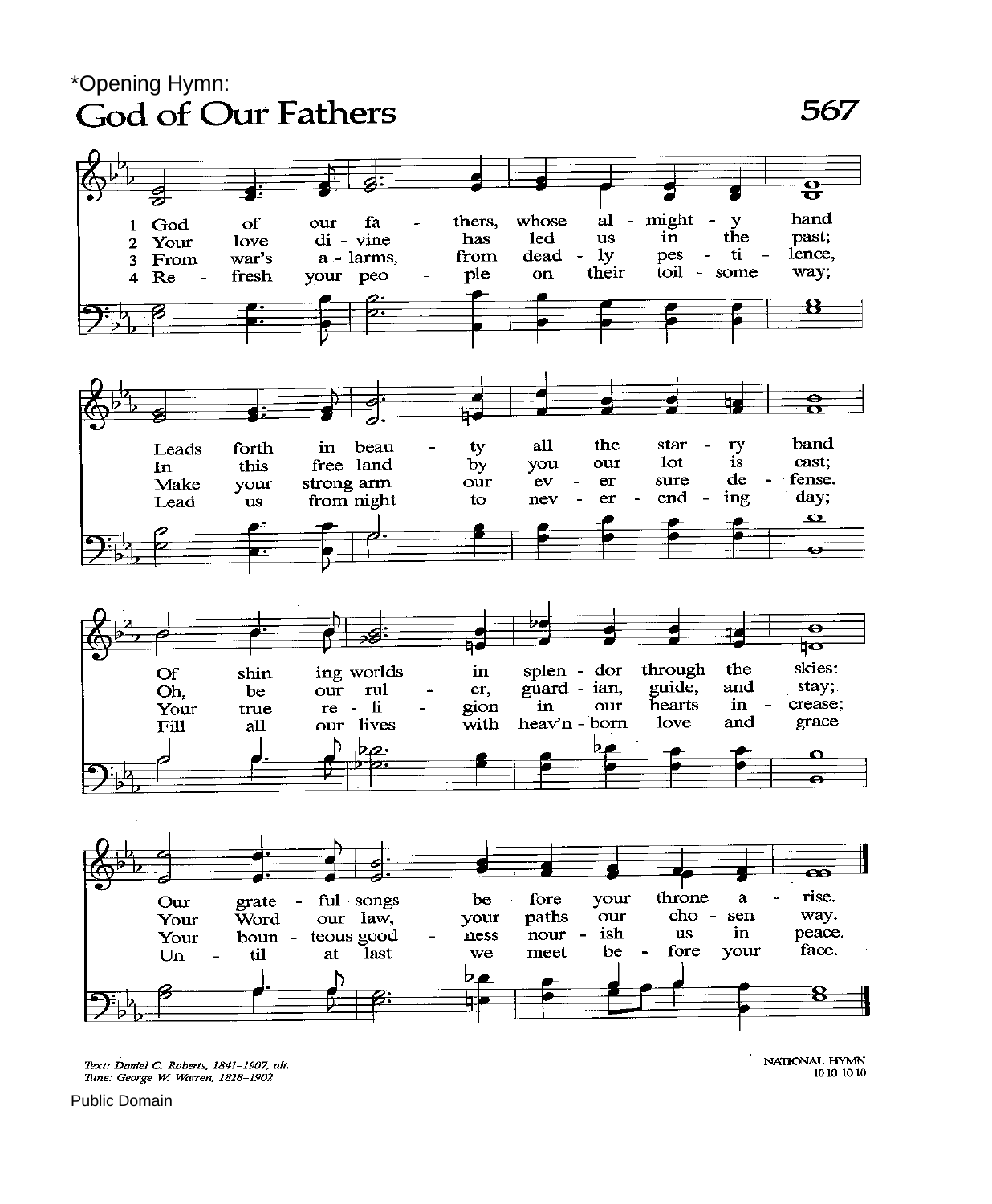## **Service of Holy Baptism for Callahan Scott Metzger**

P: In Holy Baptism our gracious heavenly Father liberates us from sin and death by joining us to the death and resurrection of our Lord Jesus Christ. We are born children of a fallen humanity; in the waters of Baptism, we are reborn children of God and inheritors of eternal life. By water and the Holy Spirit, we are made members of the Church which is the body of Christ. As we live with him and with his people, we grow in faith, love, and obedience to the will of God.

## *R: We present Callahan to receive the Sacrament of Holy Baptism*

P: In Christian love you have presented Callahan for Holy Baptism. You should, therefore, faithfully bring Callahan to the services of God's house, and teach him the Lord's Prayer, the Creed, and the Ten Commandments. As he grows in years, you should place in his hands the Holy Scriptures and provide for his instruction in the Christian faith, that, living in the covenant of his Baptism and in communion with the Church, he may lead a godly life until the day of Jesus Christ.

P: Do you promise to fulfill these obligations?

*R: We do*.

P: The Lord be with you.

## **C: And also with you.**

P: Let us give thanks to the Lord our God.

## **C: It is right to give him thanks and praise.**

P: Holy God, mighty Lord, gracious Father: We give you thanks, for in the beginning your Spirit moved over the waters and you created heaven and earth. By the gift of water, you nourish and sustain us and all living things. By the waters of the flood, you condemned the wicked and saved those whom you had chosen, Noah and his family. You led Israel by the pillar of cloud and fire through the sea, out of slavery into the freedom of the promised land. In the waters of the Jordan your Son was baptized by John and anointed with the Spirit. By the baptism of his own death and resurrection your beloved Son has set us free from the bondage to sin and death and has opened to way to the joy and freedom of everlasting life. He made water a sign of the kingdom and of cleansing and rebirth. In obedience to his command, we make disciples of all nations, baptizing them in the name of the Father, and of the +Son, and of the Holy Spirit.

Pour out your Holy Spirit, so that he who is here baptized may be given new life. Wash away the sin of all those who are cleansed by this water and bring them forth as inheritors of your glorious kingdom.

To you be given praise and honor and worship through your Son, Jesus Christ our Lord, in the unity of the Holy Spirit, now and forever.

## **C: Amen**

P: I ask you to profess your faith in Christ Jesus, reject sin, and confess the faith of the Church, the faith in which we baptize.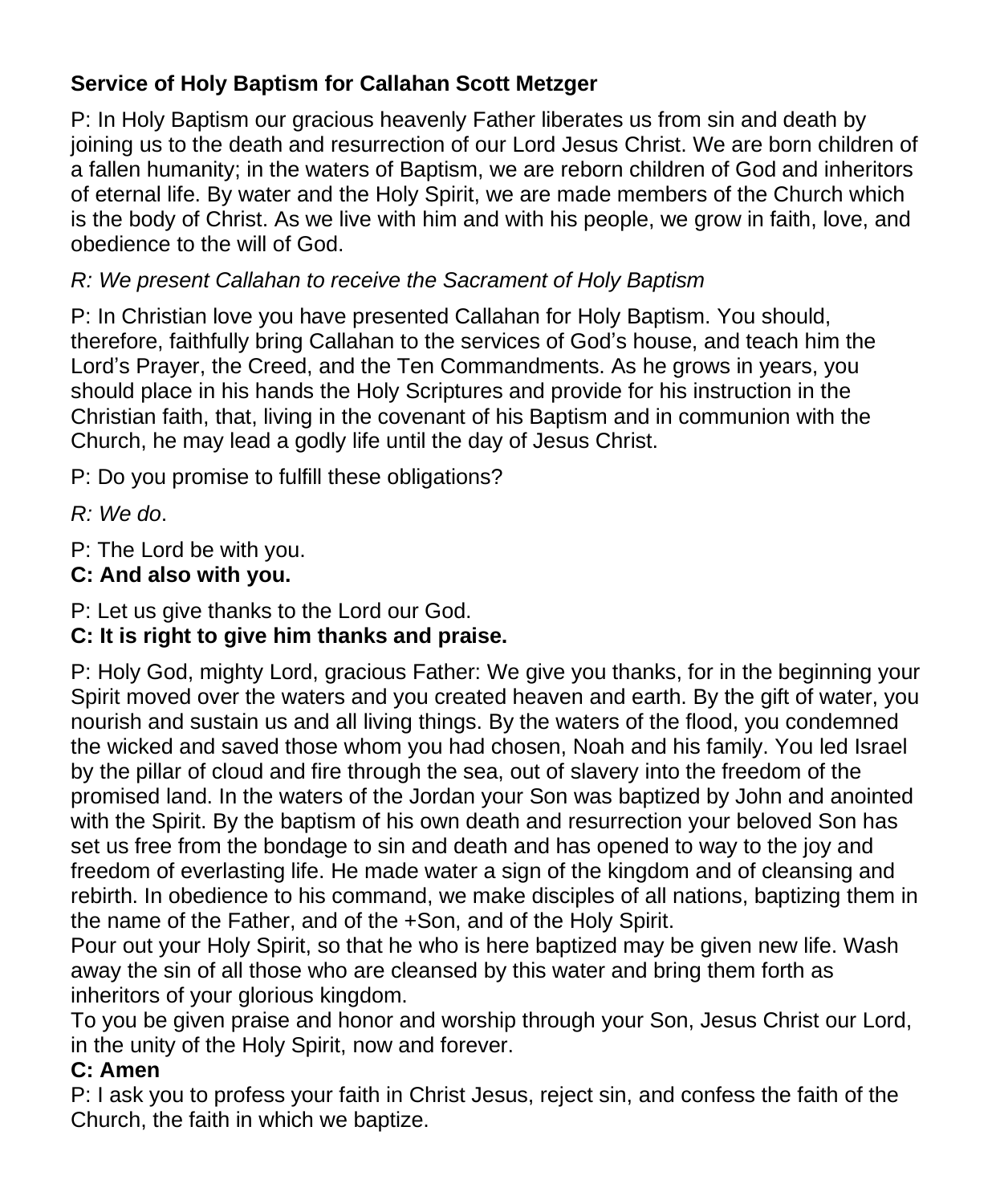P Do you renounce all the forces of evil, the devil, and all his empty promises?

*R: We do*.

P: Do you believe in God the Father?

**C: I believe in God, the Father almighty, creator of heaven and earth.**

P: Do you believe in Jesus Christ, the Son of God?

**C: I believe in Jesus Christ, his only Son, our Lord. He was conceived by the power of the Holy Spirit and born of the virgin Mary. He suffered under Pontius Pilate, was crucified, died, and was buried. He descended into hell. On the third day he rose again. He ascended into heaven and is seated at the right hand of the Father. He will come again to judge the living and the dead.**

P: Do you believe in God the Holy Spirit?

**C: I believe in the Holy Spirit, the holy catholic Church, the communion of saints, the forgiveness of sins, the resurrection of the body, and the life everlasting. Amen.**

P: Callahan Scott Metzger, I baptize you in the name of the Father, and of the Son, and of the Holy Spirit. Amen.

P: The Lord be with you.

## **C: And also with you.**

P: God, the Father of our Lord Jesus Christ, we give you thanks for freeing your sons and daughters from the power of sin and for raising them up to a new life through this holy sacrament. Pour your Holy Spirit upon Callahan Scott Metzger: the spirit of wisdom and understanding, the spirit of counsel and might, the spirit of knowledge and the fear of the Lord, the spirit of joy in your presence.

## **C: Amen.**

P: Callahan Scott Metzger, child of God, you have been sealed by the Holy Spirit and marked with the cross of Christ forever.

Head Usher: Let your light so shine before others that they may see your good works and glorify your Father in heaven.

P: O God, the giver of all life, look with kindness upon Neal and Billie Sue Metzger. Let them ever rejoice in the gift you have given them. Make them teachers and examples of righteousness for their children. Strengthen them in their own Baptism so they may share eternally with their children the salvation you have given him, through Jesus Christ our Lord.

## **C: Amen.**

P: Through Baptism God has made Callahan a member of the priesthood we all share in Christ Jesus, that we may proclaim the praise of God and bear his creative and redeeming Word to all the world**.**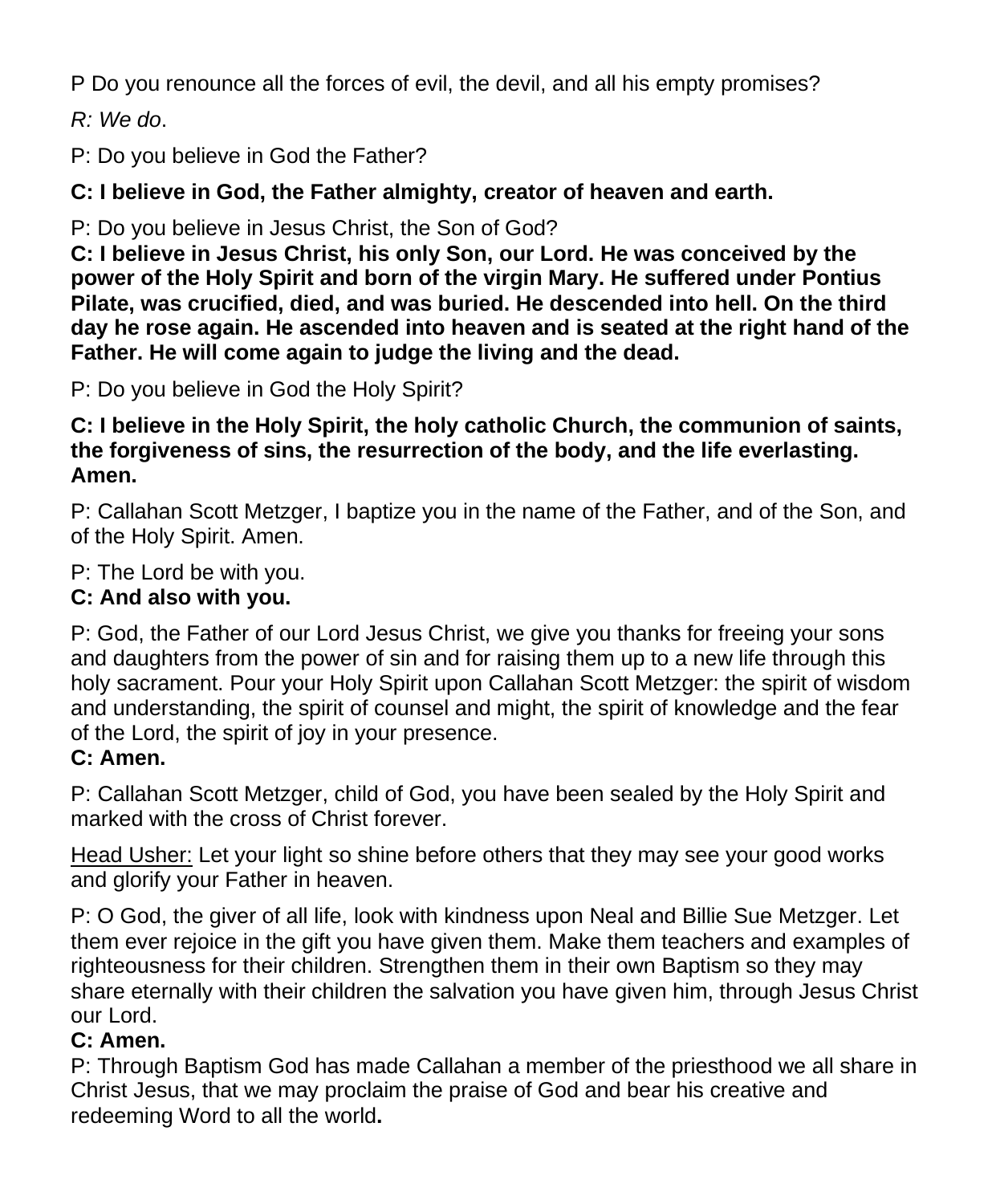#### **C: We welcome you into the Lord's family. We receive you as a fellow member of the body of Christ, child of the same heavenly Father, and worker with us in the kingdom of God.**

\*Passing of the Peace

P: The peace of the Lord be with you always.

## **C: And also with you.**

**\***Apostolic Greeting +

P: The grace of our Lord Jesus Christ, the love of God and the communion of the Holy Spirit be with you all.

#### **C: And also with you**.

\*Prayer of the Day:

P: Let us pray…. For those who love you, O God, you have chosen and prepared what no eye has seen nor ear heard. Pour into our hearts a loving affection for you, that we may choose you in and above all things. For only then shall we have what you promise, which far exceeds all we can desire; through Jesus Christ, your Son, our Lord. He lives and reigns with you and the Holy Spirit, one God, now and forever.

#### **C: Amen**.

#### First Lesson: **Isaiah 65:1-9**

(The prophet recalled God's words about the rebellious Israelites. They were walking in ways that were not good and provoked the Lord with their idol worship and failure to keep the dietary laws. "I will not keep silent," said the Lord. He vowed to repay the unfaithful for their iniquities. His true followers, however, will possess the Lord's land.)

<sup>1</sup>l was ready to be sought by those who did not ask for me; I was ready to be found by those who did not seek me. I said, "Here I am, here I am," to a nation that was not called by my name. <sup>2</sup>I spread out my hands all the day to a rebellious people, who walk in a way that is not good, following their own devices; <sup>3</sup> a people who provoke me to my face continually, sacrificing in gardens and making offerings on bricks; <sup>4</sup>who sit in tombs, and spend the night in secret places; who eat pig's flesh, and broth of tainted meat is in their vessels; <sup>5</sup>who say, "Keep to yourself, do not come near me, for I am too holy for you." These are a smoke in my nostrils, a fire that burns all the day. <sup>6</sup>Behold, it is written before me: "I will not keep silent, but I will repay; I will indeed repay into their lap <sup>7</sup>both your iniquities and your fathers' iniquities together, says the Lord; because they made offerings on the mountains and insulted me on the hills, I will measure into their lap payment for their former deeds." <sup>8</sup>Thus says the Lord: "As the new wine is found in the cluster, and they say, 'Do not destroy it, for there is a blessing in it,' so I will do for my servants' sake, and not destroy them all. <sup>9</sup>I will bring forth offspring from Jacob, and from Judah possessors of my mountains; my chosen shall possess it, and my servants shall dwell there."

L: This is the Word of the Lord.

**C: Thanks be to God.**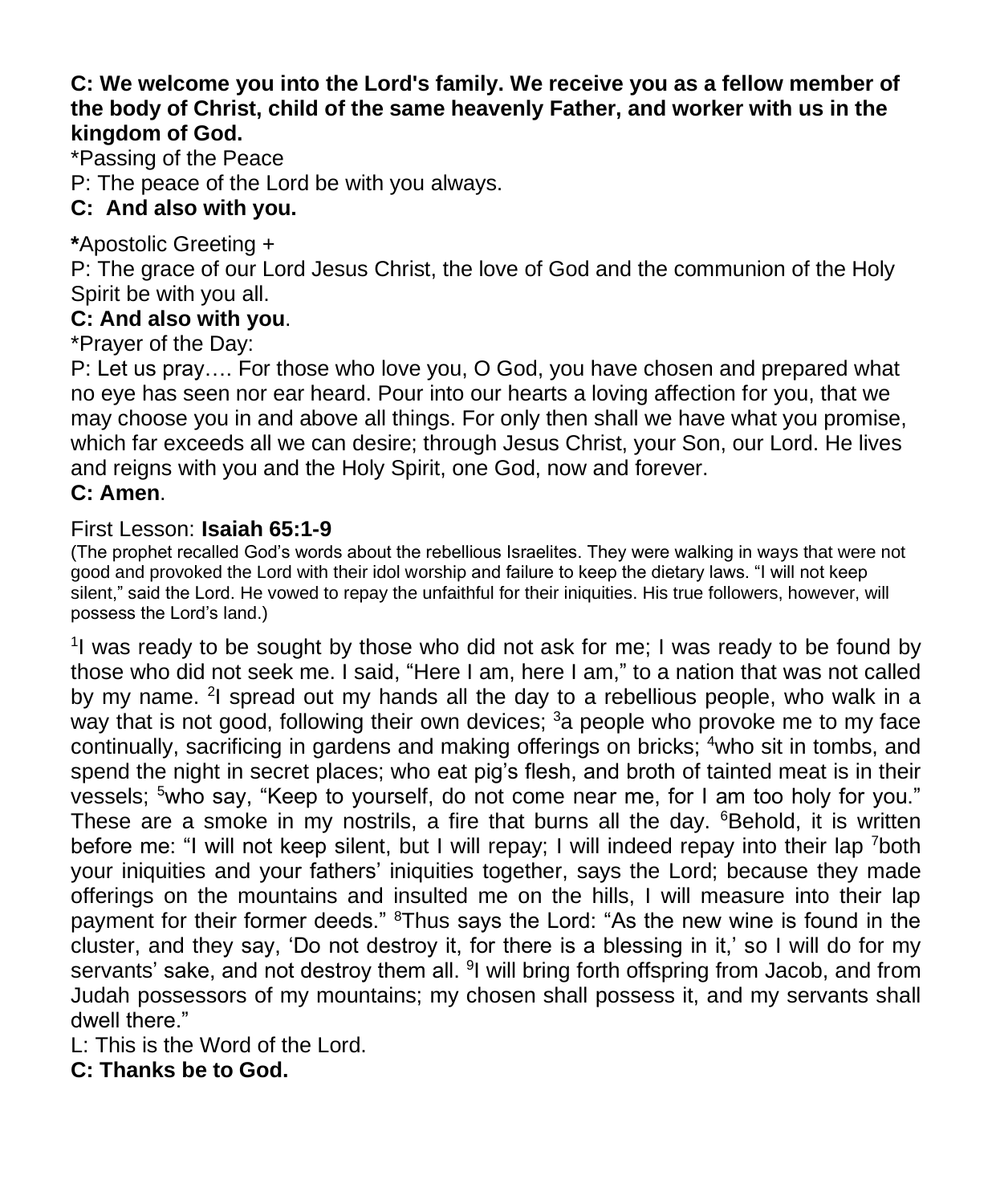#### **Psalm: 3 (read responsively)**

(The psalmist cried out to the Lord in the midst of his distress at the hands of his enemies. Through it all, the Lord sustained him and brought salvation to His servant and His people.)

L:<sup>1</sup>Lord, how many adversaries I have! how many there are who rise up against me! **C:<sup>2</sup>How many there are who say of me, "There is no help for him in his God."**  $L<sup>3</sup>$ But you, O Lord, are a shield about me; you are my glory, the one who lifts up my head.

**C:<sup>4</sup> I call aloud upon the Lord, and he answers me from his holy hill;**

L:<sup>5</sup>I lie down and go to sleep; I wake again, because the Lord sustains me.

**C:<sup>6</sup> I do not fear the multitudes of people who set themselves against me all around.**

L:<sup>7</sup>Rise up, O Lord; set me free, O my God; surely, you will strike all my enemies across the face, you will break the teeth of the wicked.

## **C:<sup>8</sup>Deliverance belongs to the Lord. Your blessing be upon your people!**

#### Second Lesson: **Galatians 3:23-4:7**

(Paul explained to the Galatian Christians how they were captive under the law until the gift of faith was given by Christ. Through Jesus, all who believe are sons and daughters of God. All are heirs according to the promises of God; there is no distinction among races, genders, or social standings.)

 $23$ Now before faith came, we were held captive under the law, imprisoned until the coming faith would be revealed. <sup>24</sup>So then, the law was our guardian until Christ came, in order that we might be justified by faith. <sup>25</sup>But now that faith has come, we are no longer under a guardian, <sup>26</sup>for in Christ Jesus you are all sons of God, through faith. <sup>27</sup>For as many of you as were baptized into Christ have put on Christ. <sup>28</sup>There is neither Jew nor Greek, there is neither slave nor free, there is no male and female, for you are all one in Christ Jesus. <sup>29</sup>And if you are Christ's, then you are Abraham's offspring, heirs according to promise. <sup>1</sup>I mean that the heir, as long as he is a child, is no different from a slave, though he is the owner of everything, <sup>2</sup>but he is under guardians and managers until the date set by his father. <sup>3</sup>In the same way we also, when we were children, were enslaved to the elementary principles of the world. <sup>4</sup>But when the fullness of time had come, God sent forth his Son, born of woman, born under the law, <sup>5</sup>to redeem those who were under the law, so that we might receive adoption as sons. <sup>6</sup>And because you are sons, God has sent the Spirit of his Son into our hearts, crying, "Abba! Father!" <sup>7</sup>So you are no longer a slave, but a son, and if a son, then an heir through God.

- L: The Word of the Lord.
- **C: Thanks be to God.**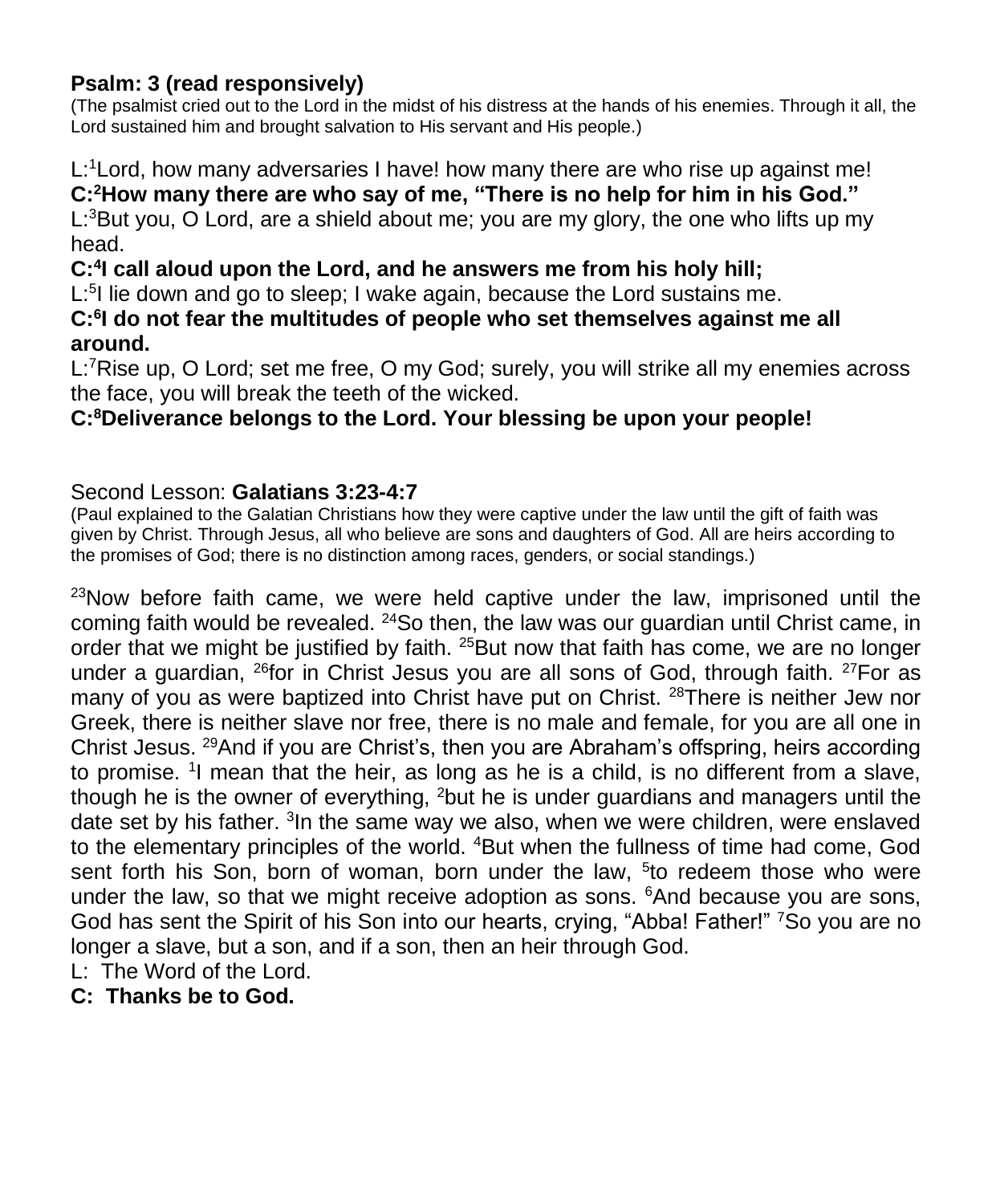

\*Gospel Announcement

P: The Holy Gospel according to Saint Luke, the 8th chapter.



#### Gospel: **Luke 8:26-39**

(Jesus healed a man who had suffered for a long time with many demons. This healing, which sent the evil spirits into a herd of swine, scared those who had seen or heard about it. The healed man wished to accompany Jesus, but instead Jesus sent him home and told him to proclaim the good news of what Jesus had done for him.)

 $26$ {Jesus and his disciples} sailed to the country of the Gerasenes, which is opposite Galilee. <sup>27</sup>When Jesus had stepped out on land, there met him a man from the city who had demons. For a long time, he had worn no clothes, and he had not lived in a house but among the tombs. <sup>28</sup>When he saw Jesus, he cried out and fell down before him and said with a loud voice, "What have you to do with me, Jesus, Son of the Most High God? I beg you, do not torment me." <sup>29</sup> For he had commanded the unclean spirit to come out of the man. (For many a time it had seized him. He was kept under guard and bound with chains and shackles, but he would break the bonds and be driven by the demon into the desert.) <sup>30</sup>Jesus then asked him, "What is your name?" And he said, "Legion," for many demons had entered him. <sup>31</sup>And they begged him not to command them to depart into the abyss.  $32$ Now a large herd of pigs was feeding there on the hillside, and they begged him to let them enter these. So, he gave them permission. <sup>33</sup>Then the demons came out of the man and entered the pigs, and the herd rushed down the steep bank into the lake and drowned. <sup>34</sup>When the herdsmen saw what had happened, they fled and told it in the city and in the country. <sup>35</sup>Then people went out to see what had happened, and they came to Jesus and found the man from whom the demons had gone, sitting at the feet of Jesus, clothed and in his right mind, and they were afraid. <sup>36</sup>And those who had seen it told them how the demon-possessed man had been healed. <sup>37</sup>Then all the people of the surrounding country of the Gerasenes asked him to depart from them, for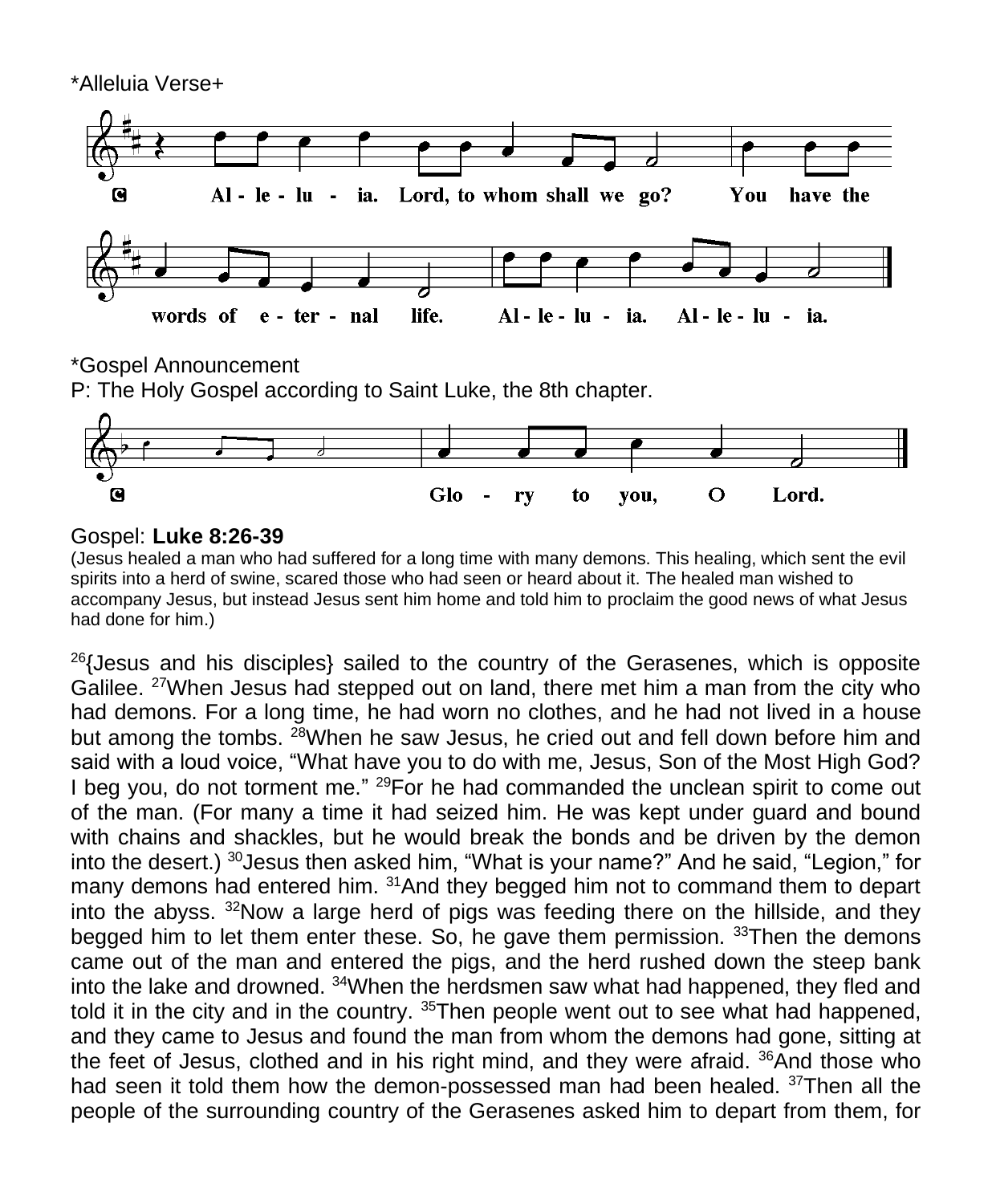they were seized with great fear. So, he got into the boat and returned. <sup>38</sup>The man from whom the demons had gone begged that he might be with him, but Jesus sent him away, saying, <sup>39</sup> Return to your home, and declare how much God has done for you." And he went away, proclaiming throughout the whole city how much Jesus had done for him.



P: The Gospel of the Lord.

Sermon: Pastor Paul \*The Votum

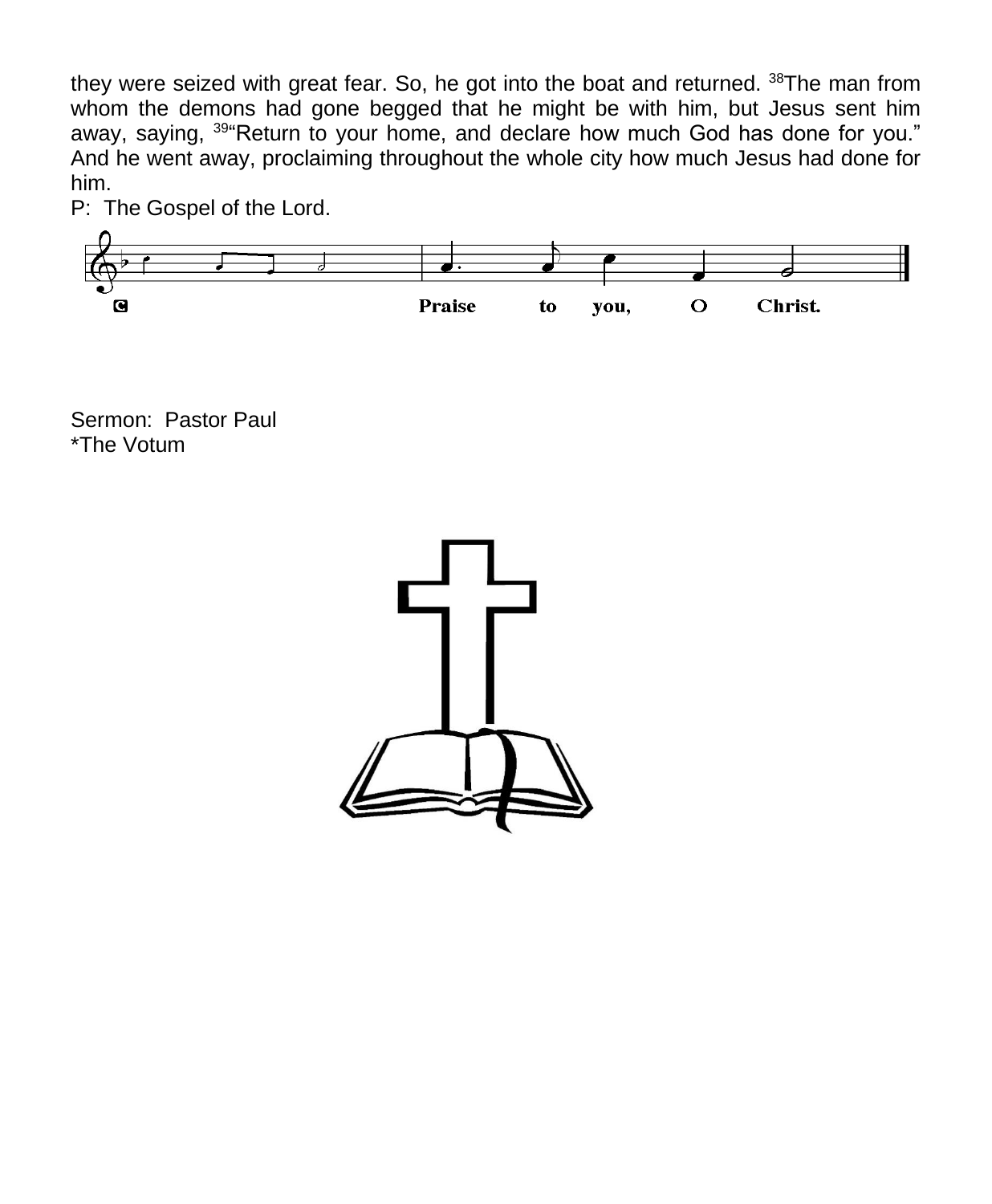\*Hymn of the Day:<br>Dear Lord and Father of Mankind



- Thy coolness and thy balm;
- Let sense be dumb, let flesh retire;
- Speak through the earthquake, wind, and fire,
- O still small voice of calm!<br>OL-A713240

| Text: John G. Whittier, 1807-1892     | <b>REST</b> |
|---------------------------------------|-------------|
| © Tune: Frederick C. Maker, 1844-1927 | 86886       |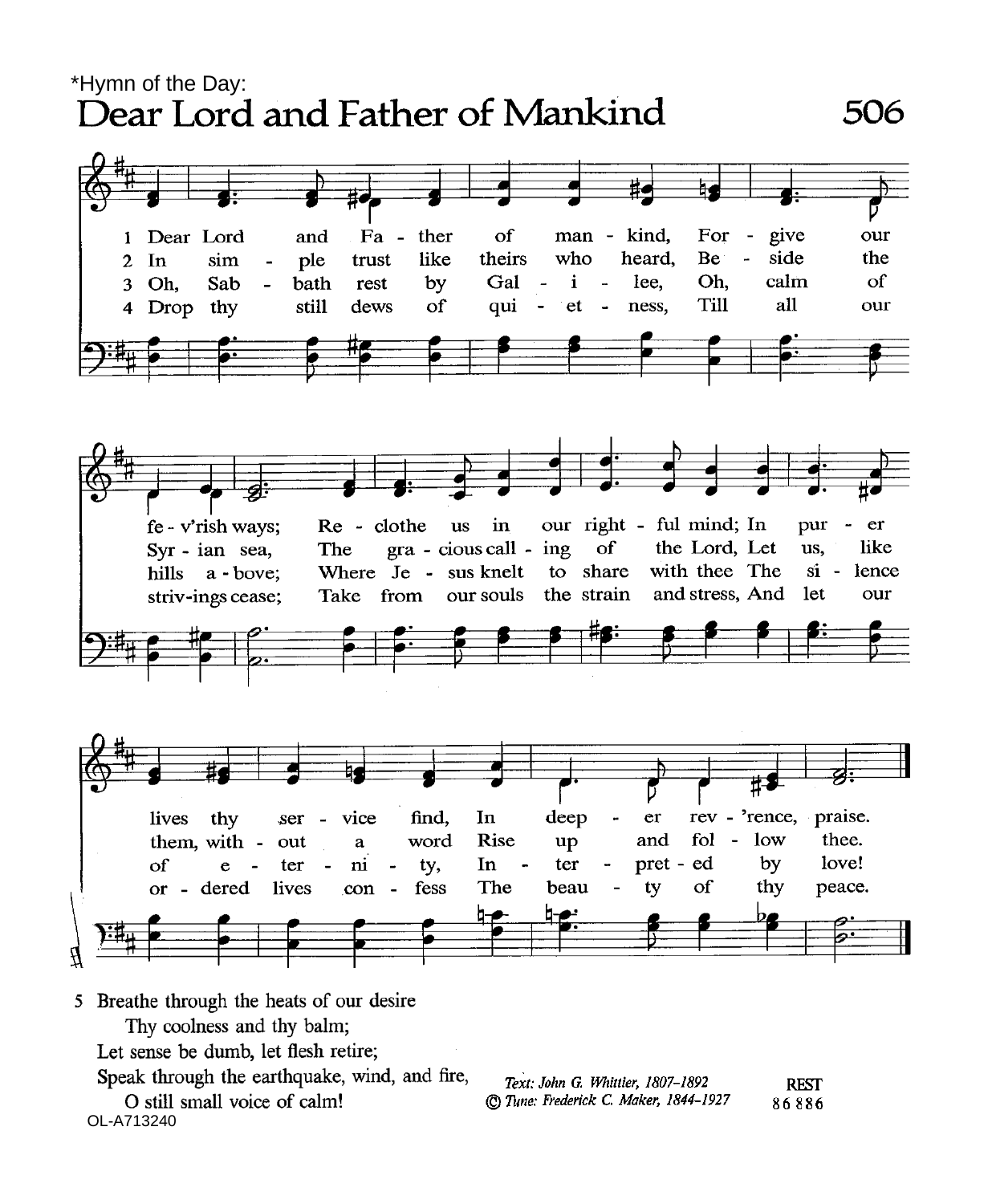\*P: The Prayers (Please respond "Hear our prayer.") **C: Amen.**

Offertory: Faith of Our Fathers - Burkhardt



\*Offertory Response:

## \*Offertory Prayer

P: Let us pray…

**All: Generous God, you have given us treasures too numerable to count. Grant us faith to be generous with all that you have first given us: our time, our resources, and our possessions. May we boldly trust that your providence, presence, and care are a never-ending reality in our lives through Christ our Lord. Amen.**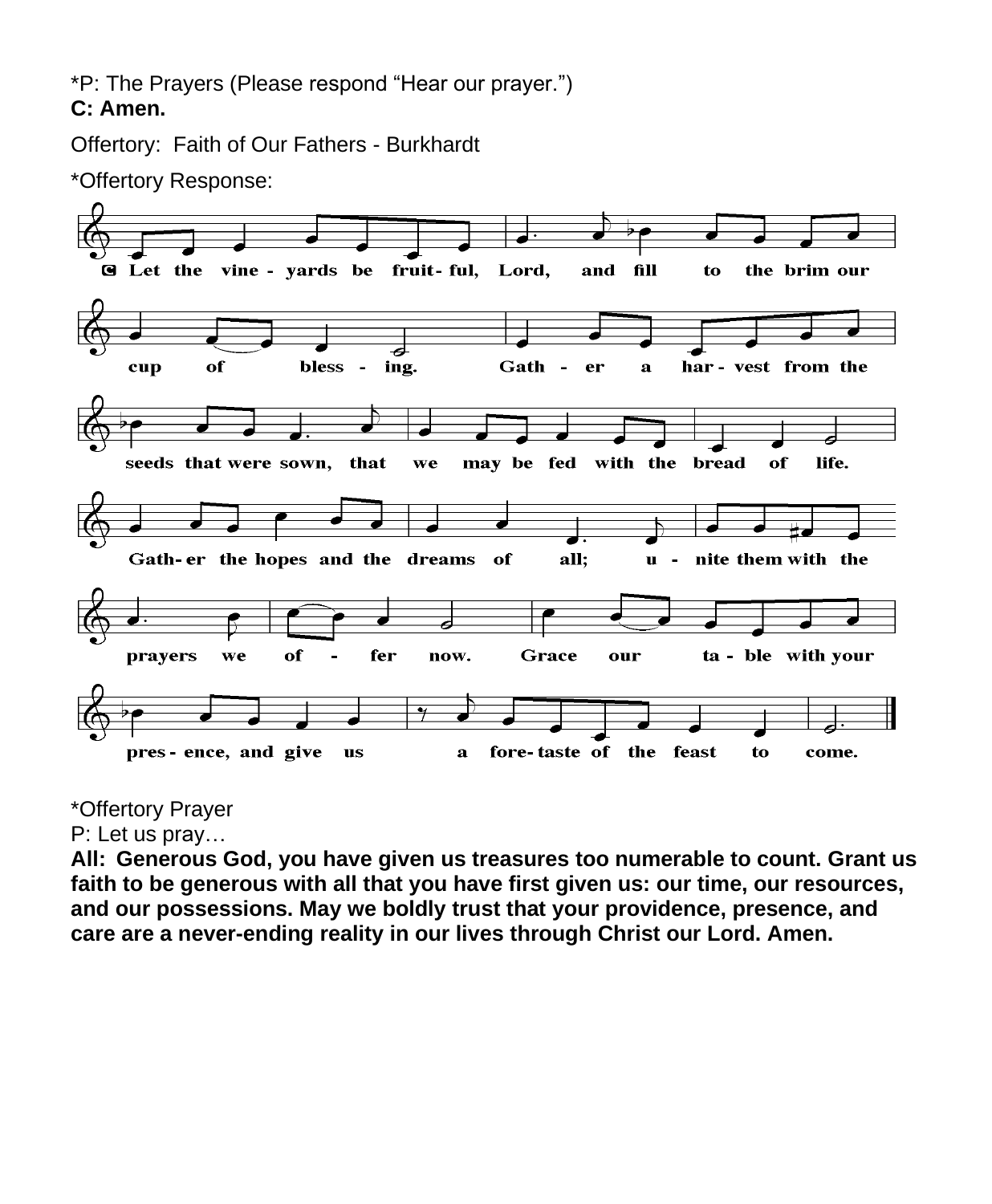

#### \* Preface:

P: It is truly good, right, and salutary that we should at all times and in all places give thanks to You, holy Lord, almighty Father, everlasting God, through Jesus Christ, our Lord, who alone is worthy of honor and glory for His victory over death and the grave. Therefore, with angels and archangels and with all the company of heaven we laud and magnify Your glorious name, evermore praising You and singing:

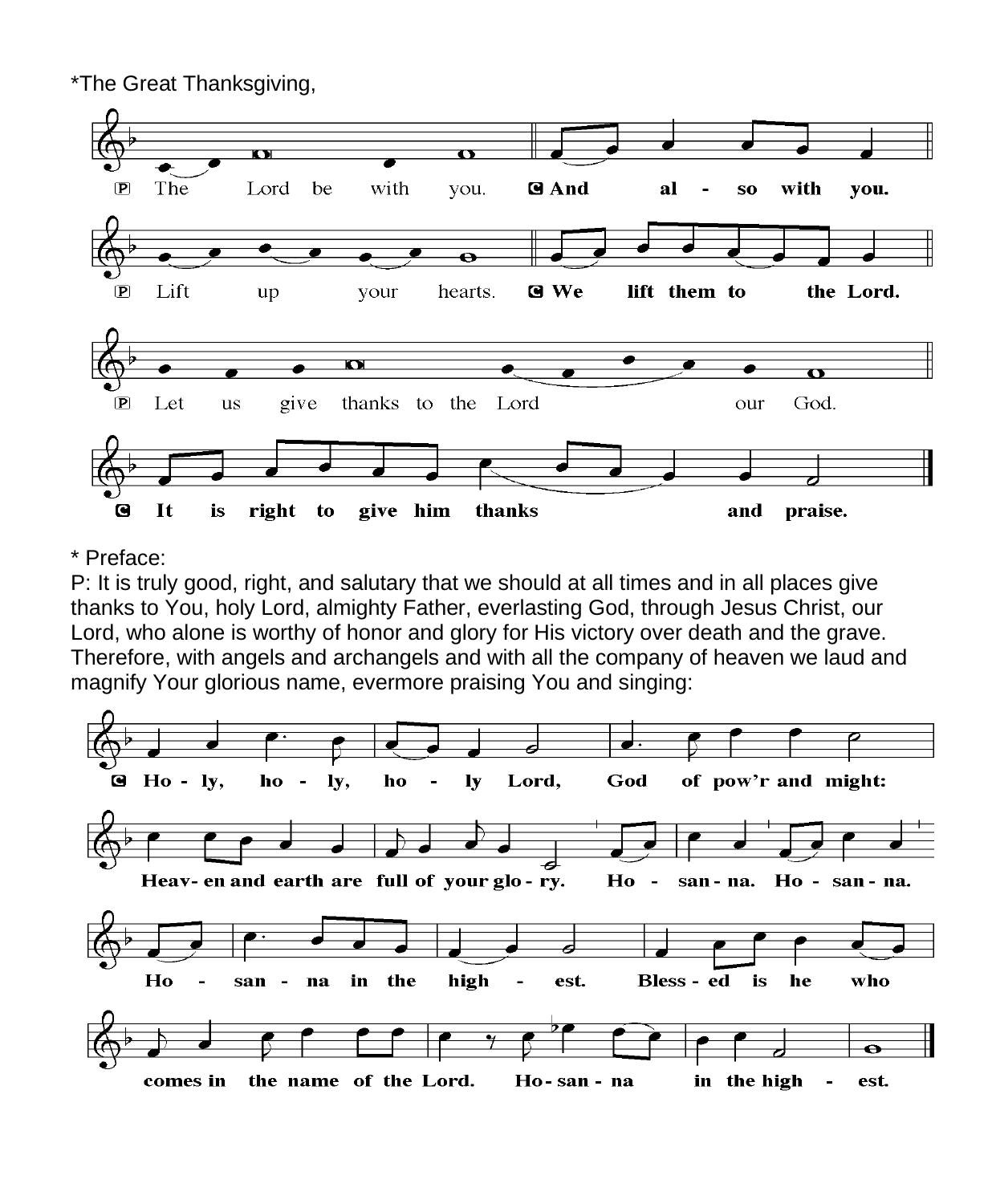#### \*Eucharistic Prayer: #33 +

P: Blessed are you, Lord of heaven and earth. In mercy for our fallen world, you gave your only Son, that all those who believe in him should not perish but have eternal life. We give thanks to you for the salvation you have prepared for us though Jesus Christ. Send now your Holy Spirit into our hearts, that we may receive our Lord with a living faith as he comes to us in his holy supper.

**C: Amen. Come, Lord Jesus.**

\*The Words of Institution

\*The Lord's Prayer

P: Lord remember us in your Kingdom and teach us to pray…

**All: Our Father who art in heaven, hallowed be thy name, thy kingdom come, thy will be done on earth as it is in heaven. Give us this day our daily bread; and forgive us our trespasses, as we forgive those who trespass against us; and lead us not into temptation but deliver us from evil. For thine is the kingdom, the power, and the glory, forever and ever. Amen.**

Lamb of God

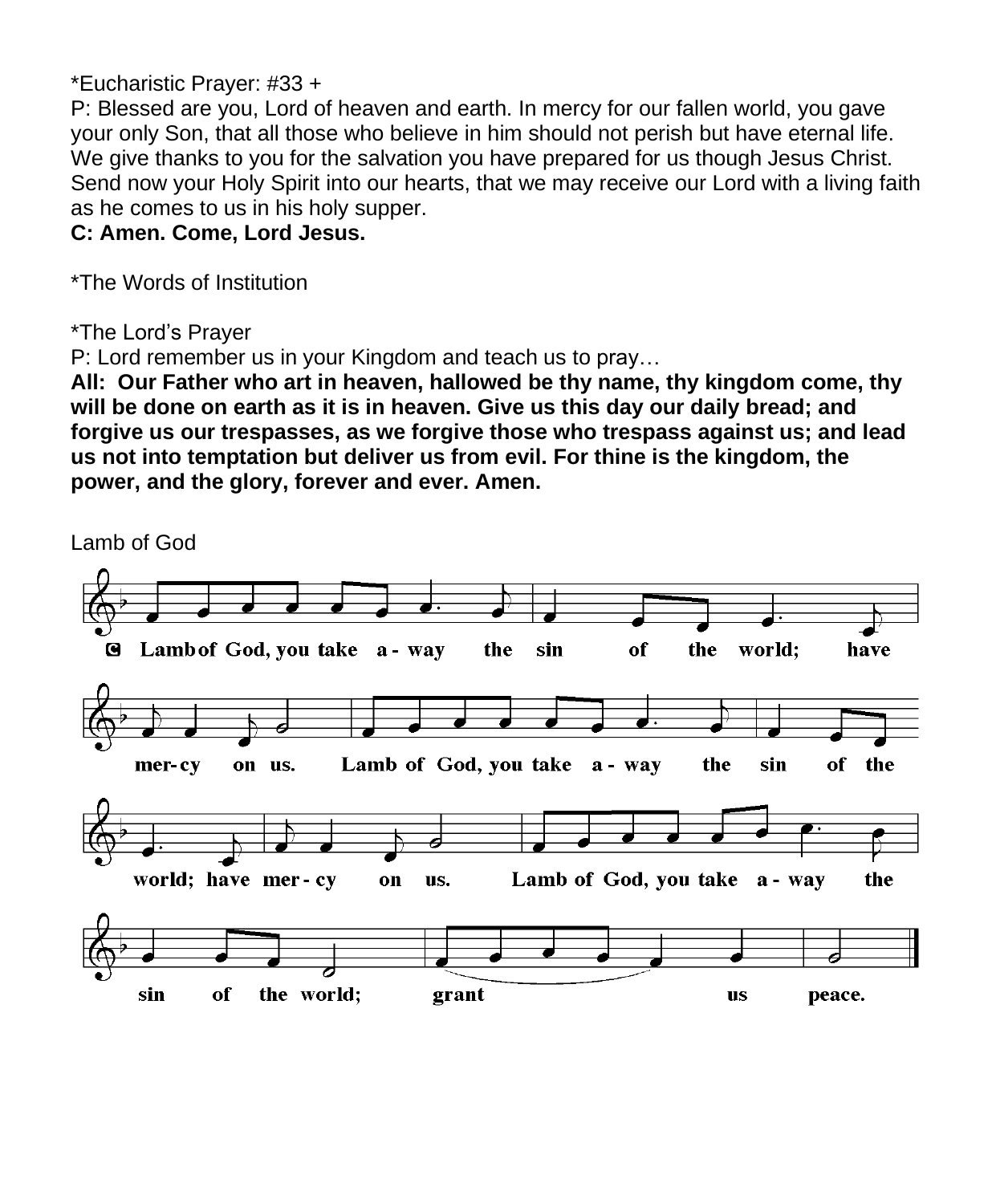Distribution of Holy Communion (Hymn sung during distribution):<br>Blessed Assurance



<sup>©</sup> Text: Latin hymn, 10th cent.; tr. Percy Dearmer, 1867-1936, adapt. Tune: Antiphoner, Paris, 1681 Public Domain

**CHRISTE SANCTORUM** 11 11 11 5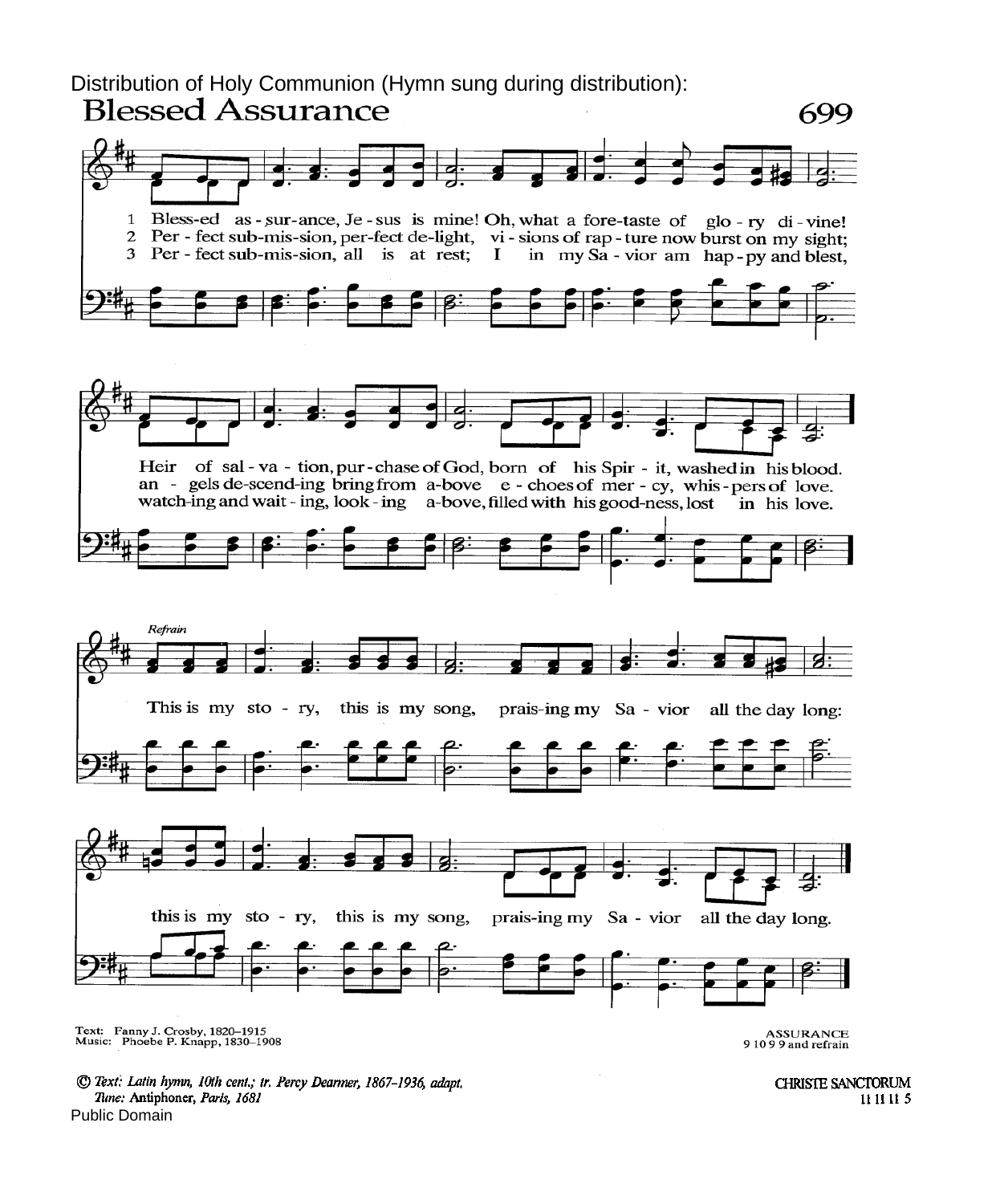\*Blessing

\*Post Communion Canticle:



\*Post Communion Prayer: +

P: Let us pray. O God the Father, the fountain and source of all goodness, who in lovingkindness sent Your only-begotten Son into the flesh, we thank You that for His sake You have given us pardon and peace in this Sacrament, and we ask You not to forsake Your children but always to rule our hearts and minds by Your Holy Spirit that we may be enabled constantly to serve You; through Jesus Christ, Your Son, our Lord, who lives and reigns with You and the Holy Spirit, one God, now and forever. **C: Amen**.

\*Benediction

P: The Lord bless you and keep you. The Lord make His face shine on you and be gracious to you. The Lord look upon you with favor and give you peace. In the name of the Father and of the  $\mathfrak s$ Son and of the Holy Spirit.

**C: Amen.**

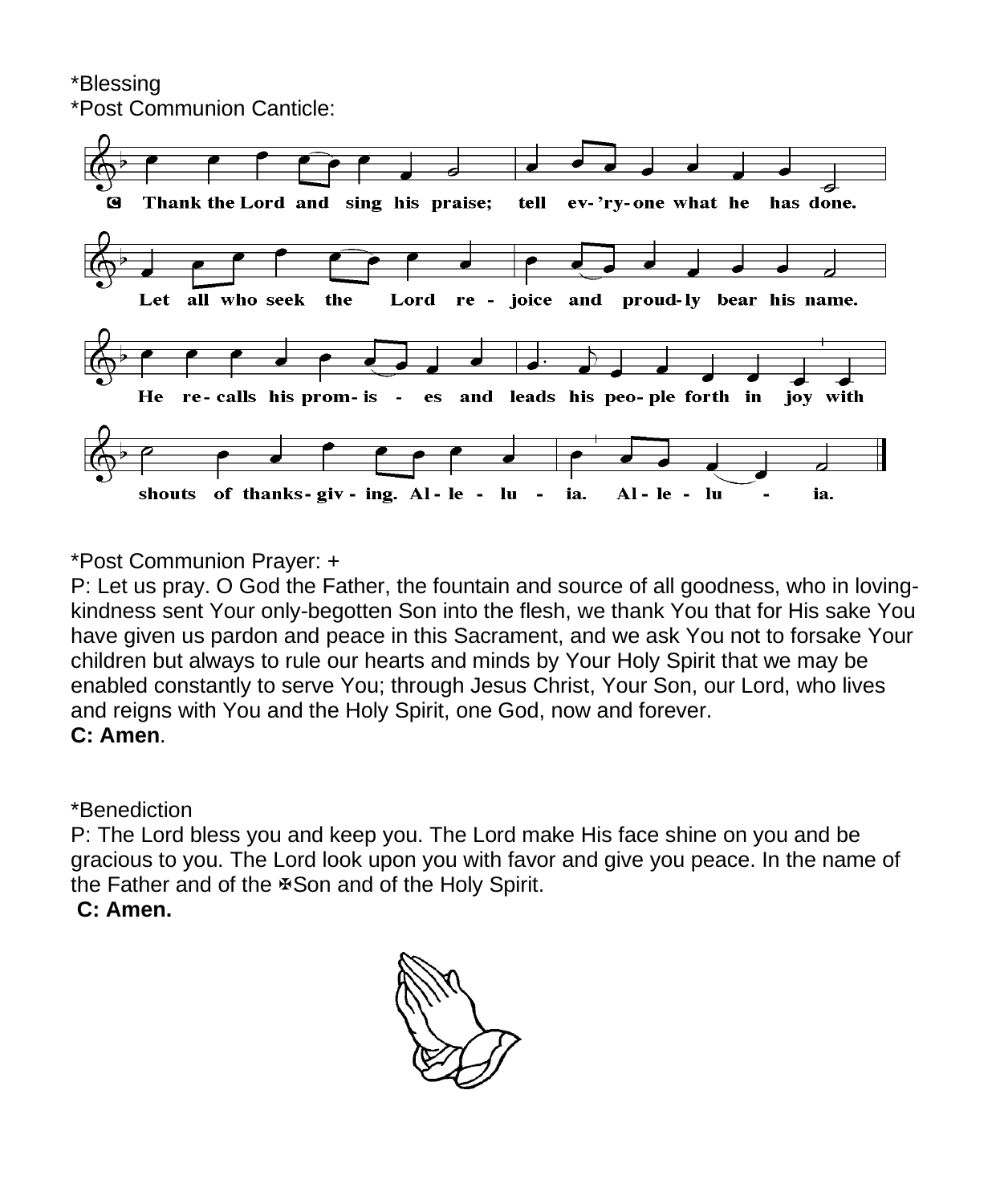(Acolytes extinguish the candles during the hymn)



Text @ 1983 Jaroslav J. Vajda OL-A713240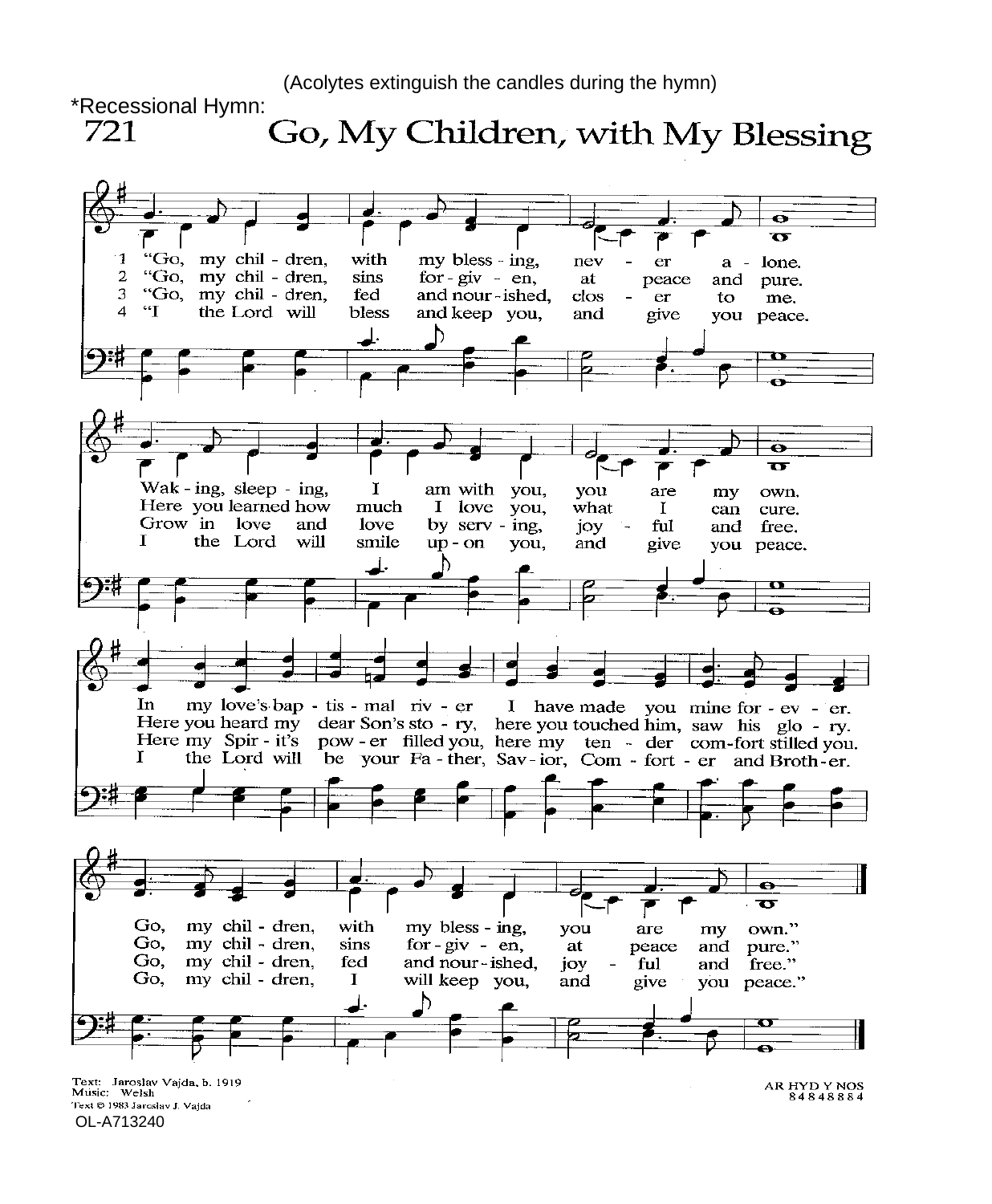\*Dismissal: P: Go in peace. Serve the Lord! **C: Thanks be to God.** Postlude: Rigaudon – Campra + Used by permission of Augsburg Fortress License 7654-L. §Creative Worship for the Lutheran Parish Series A Pt 2.

**Theme of the Day:** There is a profound movement in the Scriptures for today: Israel is judged "rebellious," and the door for the Gentiles to receive God's grace begins to open. Salvation is a gift from God to repentant sinners, who by faith are no longer captive to the law but are freed to live joyfully, trusting they are saved by grace. The result of that freedom is the declaration to all who will listen of what Christ has done for us.

**WELCOME!** Thank you for joining for worship! **In the name of Jesus Christ, Saint Paul Lutheran Church is committed to praising, praying, and proclaiming the Word of God.** All baptized Christians who have received their first communion are invited to join us for Holy Communion believing as we do that Christ is truly present in this holy meal. Please join us again!

#### **SAINT PAUL LUTHERAN CHURCH 250 Trinity Road York, PA 17408 717-792-1650**

| PASTORS Rev. Sara "Sally" Gausmann e-mail: pastorsally@saintpaultrinity.org |                                          |  |
|-----------------------------------------------------------------------------|------------------------------------------|--|
|                                                                             | Cell phone: 717-487-1790                 |  |
| Rev. Paul Gausmann                                                          | e-mail: pastorpaul@saintpaultrinity.org  |  |
|                                                                             | Cell phone: 717-495-6582                 |  |
| <b>ADMIN ASST: Jean Strine</b>                                              | Church office: 717-792-1650              |  |
|                                                                             | E-mail: parishadmin@saintpaultrinity.org |  |
| Website:www.saintpaultrinity.org                                            | WIFI: John3:16                           |  |
| <b>OFFICE HOURS</b>                                                         | M-Th 8:00am-2:30pm, Fri 8:00-12 noon     |  |
| <b>MUSIC DIRECTOR: Carol Moscony</b>                                        | musicdirector@saintpaultrinity.org       |  |
| FINANCIAL SECRETARY: Carol Frey                                             | financialsecretary@saintpaultrinity.org  |  |
| <b>MINI SEXTON: Jack Hall</b>                                               | minisexton@saintpaultrinity.org          |  |
| <b>CYC DIRECTOR: Malinda Grube</b>                                          | CYCdirector@saintpaultrinity.org         |  |
| Missionaries: Andy Stump in Haiti, Luke & Ruth in the Philippians           |                                          |  |

**Today, we welcome at this service through the Sacrament of Holy Baptism** Callahan Scott Metzger, son of Neal & Billie Sue Metzger and brother of Elliot and Stella Metzger. Callahan is also the grandson of Diane Workman. We pray for the outpouring of the Holy Spirit upon him!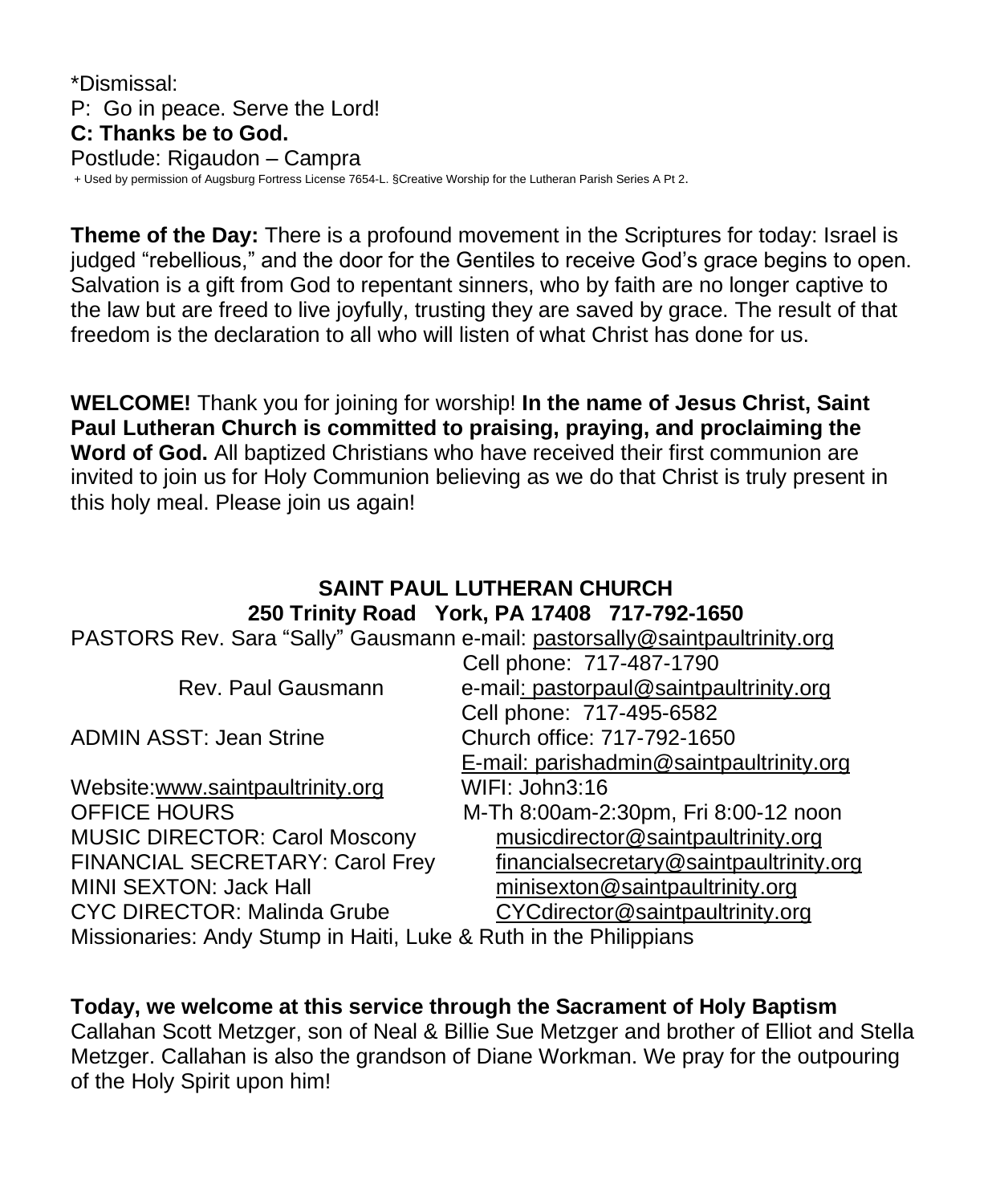## **SPONSORSHIPS to the Glory of God:**

**ALTAR FLOWERS** in memory of Richard Hoffman & Carldene Fake by Donnie & Diana Fake & family

**BULLETIN:** in loving memory of our fathers, Martin Albright, Eugene Miller & Richard Hoffman by Marty & Sandy Albright & family

**BREAD & WINE:** in honor of DJ's birthday & in honor of Duane Hax & Chuck Smyser for Father's Day by the Hax family

**MAILING:** in memory of our parents by Richard & Mary Keller

**SANCTUARY LAMP:** in loving memory of Mary Rebert by her husband, John **PARISH MESSENGER:** in loving memory of Bernie & Clair Martin by Ron & Brenda Lentz, Jay, Amy, Kyle & Jamy Lentz & Amy & Rick Gardner

#### **Our Lord's Helpers on June 19, 2022**

| <b>Greeters: Rita Shotzberger</b>                    | <b>Acolyte: Joyce Hall</b>                 |
|------------------------------------------------------|--------------------------------------------|
| Lay Reader: Ed Keefer                                | <b>Altar Guild: Jill &amp; Erica Jones</b> |
| <b>Head Usher: Mike Barndt</b>                       | <b>Sound:</b> Jack Hall                    |
| <b>Communion Assts.: Donna Rinehart / Joyce Hall</b> |                                            |

#### **Activities for the Week of June 19, 2022**

| Sun.       |      | 6/19 Second Sunday after Pentecost / Father's Day         |  |
|------------|------|-----------------------------------------------------------|--|
|            |      | 8:15 am Divine Worship with Holy Communion / Holy Baptism |  |
|            |      | 9:40 am Faith Builders                                    |  |
|            |      | 10:45 am Outdoor Divine Worship with Holy Communion       |  |
| Mon.       |      | 6/20 9:00 am Office Staff Meeting                         |  |
| Tues. 6/21 |      | 9:30 am Social Ministry Meeting                           |  |
|            |      | 10:00 am Bible Study                                      |  |
|            |      | 7:00 pm Bible Study / Hilltop AA                          |  |
| Weds. 6/22 |      | 6:00 pm Pickleball at Little Creek Recreation Area        |  |
| Fri.       | 6/24 | 6:00 pm Campfire                                          |  |
|            |      | 7:00 pm Hilltop AA                                        |  |
| Sun.       | 6/26 | <b>Third Sunday after Pentecost</b>                       |  |
|            |      | 8:15 am Divine Worship with Holy Communion                |  |
|            |      | 9:40 am Faith Builders                                    |  |
|            |      | 10:45 am Divine Worship with Holy Communion/New Members   |  |
|            |      | 6:30 pm Vacation Bible School                             |  |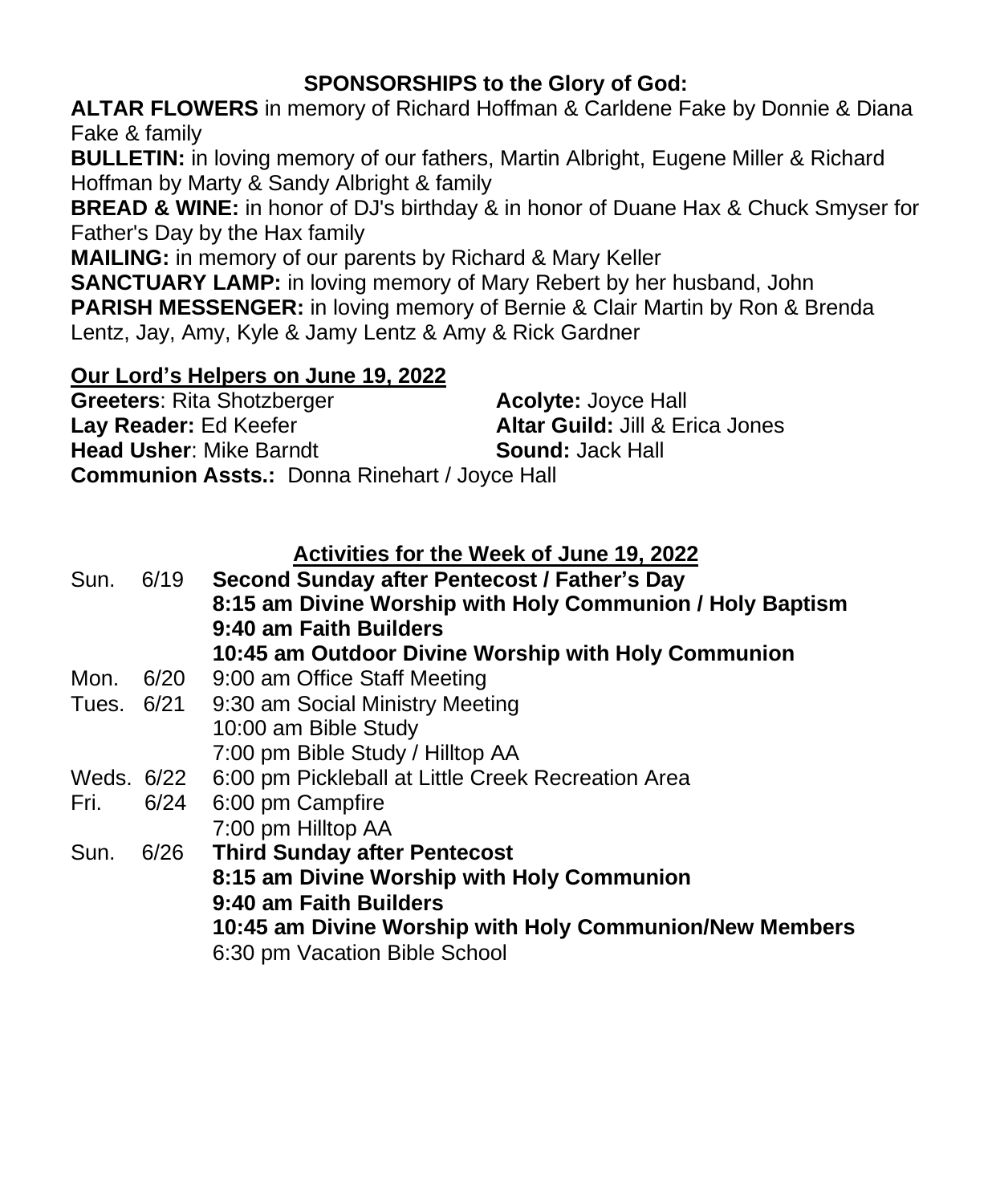## **SPECIAL APPEAL FOR JUNE - SHALLOW WELLS**

Once again, we are supporting the Shallow Wells Project to support the construction of wells in Tanzania and other African regions. To make a donation, use an envelope and include your name and 'water' on it & drop it in the offering plate please. To receive credit on your giving statement, please make checks payable to "Saint Paul Lutheran Church." Thanks for your support of this worthy cause! Funds to date: \$2,011

**PARKING LOT PROJECT: Weather permitting, the church parking lot and driveway will be seal coated on Weds., June 22 and 23.** We will not be able to walk nor drive on the treated areas until possibly Friday, June 24. Thank you for your understanding!

**PLEASE NOTE LOCATION CHANGE**: Due to the parking lot project, Pickle ball will take place outdoors at **Little Creek Recreation Area on Weds., June 22 at 6:00 pm.** 

**BIBLE STUDY:** We will conclude our study of "The Life of Jesus," a video series from Deeper Connections, on Tuesday, June 21, at 10 am or 7 pm at church. Join us for this enlightening series where we will reflect on the power of Jesus ministry to change lives.



**BIG FISH BAY VACATION BIBLE SCHOOL (children ages 3–12) June 26 – June 30, 2022, from 6:30 – 8:00 PM.** Registration forms are available on St. Paul's website and are also located on the table in the library area. Adults may sign up for their class on the paper in the library area, email Pastor Paul, or just show up.

Each evening we will provide the children with a small snack. If you are able and willing, we are asking for the following donations to be dropped off to the church no later than **Sunday, June 26**. We are in need of the following items:12 qty - Capri Sun Juice Pouches (10 pack), 2 qty - Freeze Pops (usually come in a box with 100 pops), 4 qty - Stauffer's Whale Crackers (12oz box). Please email Catrina Frey at: [bioteacher24@comcast.net](mailto:bioteacher24@comcast.net) to confirm donation. Please use VBS Donation in the subject line. You will receive a response back stating acceptance of donation or if the quantity has been fulfilled. Thank you for your consideration. God Bless, Catrina

**Today, June 19, after first service, stop by Fellowship Hall and enjoy a root beer float** in honor of all fathers or those who father others. Given to the Glory of God by Ed and Connie Dunklebarger.

**Join us again for a fun time around the campfire in the back yard on Fri., June 24 at 6:00 pm!** We will enjoy hot dogs, chips, watermelon and smores AND devotions, singing and yard games. Please sign up on the sheet in the library area, or email: [parishadmin@saintpaultrinity.org](mailto:parishadmin@saintpaultrinity.org) today!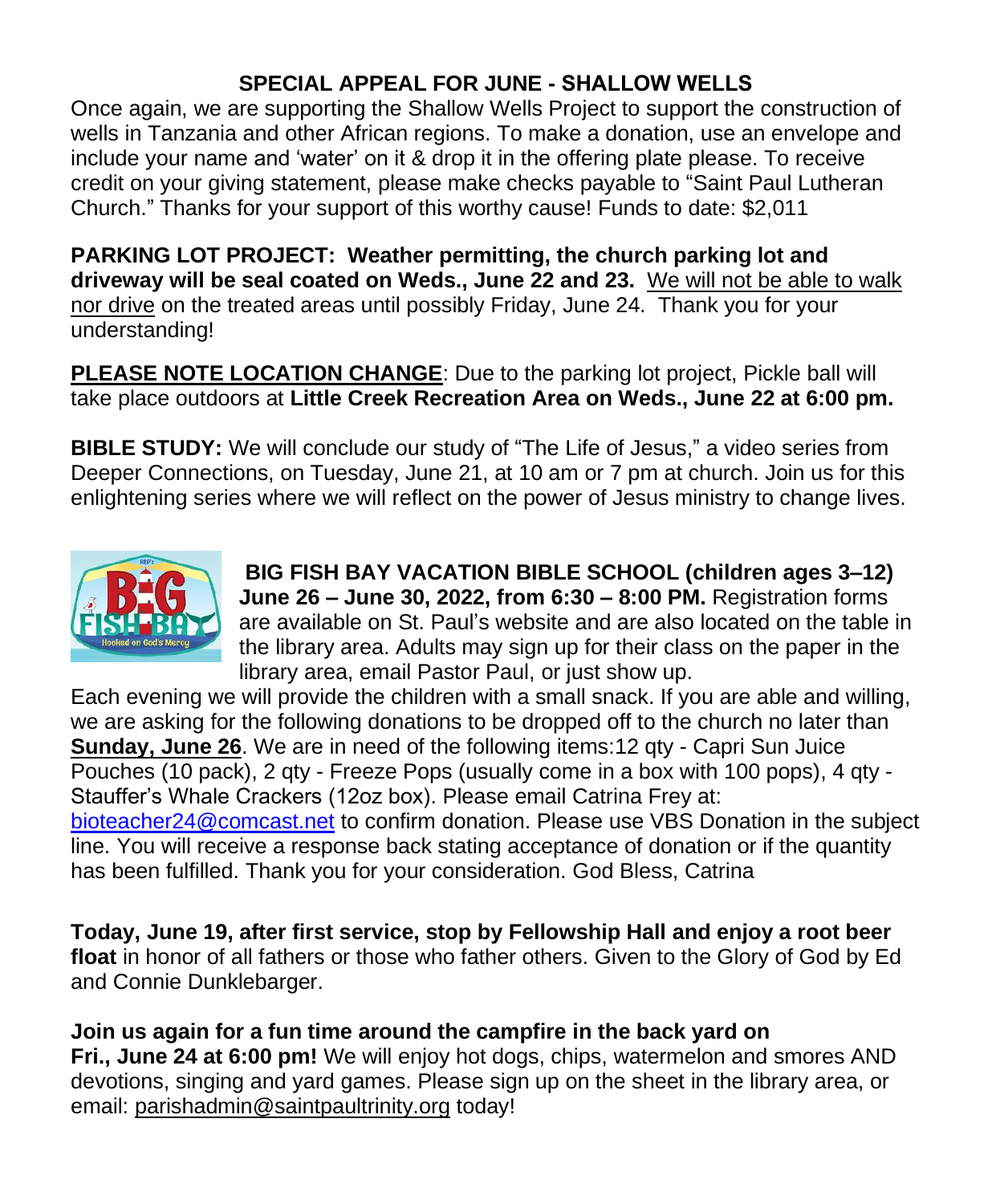#### **Sermon Notes**

*<sup>35</sup> Then people went out to see what had happened, and they came to Jesus and found the man from whom the demons had gone, sitting at the feet of Jesus, clothed and in his right mind, and they were afraid. - Luke 8:35*

Today is a great day. We rejoice and are glad as our lessons all reflect the loving care of God for us. Isaiah assures us that despite the rebellion against Him, God will preserve his chosen people. The psalmist assures us that God will deliver his people from their enemies. Saint Paul, in writing to the Galatians, affirms that God's son came to save us and bestowed on us the Holy Spirit, putting faith upon us, and our Gospel reminds us that even those who seem hopelessly lost can be saved by the grace of God. Time and again these lessons reinforce the message of God's loving grace upon His children.

Our Gospel is probably the best known of Jesus' exorcism of demons from possessed people. The man identified as Legion has been afflicted with multiple demons. All resemblance to a normal human has been obliterated by these demons. He is a dangerous fearsome lunatic. A naked creature possessed of no evidence of normality and treated with no compassion by those around him.

We have many amidst us who are hopelessly lost. Among the homeless, a fourth are mentally ill, over a third are addicts, and they live shorter lives - 30 years younger than the average. In many cases they are ignored, avoided, left to feel unhuman and inconvenient. But there is hope - Tunnel to Towers and its new program for vets.

Jesus can take on these demons. He rids the man of them, and they are healed. He puts on clothes and takes them comfort food. They are restored. But now we see the madness not of him but of the society he is part of, for they wish Jesus to be gone. They reject the very Son of God. They prefer their ways over God's ways. They don't partake of the further blessings and miracles they could receive.

The once possessed man is now called upon to help heal these wayward folks to help them see how much they need Christ by showing them what he has done for him.

We too have a witness and today we celebrate Callahan's baptism as this precious child of God receives membership in the Church. The assurance of God's saving grace in His life.

**People and issues to pray for in your devotions this week**: For the Christians of Nigeria, that they may be freed from violence against them, and other people and issues that are mentioned in worship today including: \_\_\_\_\_\_\_\_\_\_\_and\_\_\_\_\_\_\_\_\_\_\_.